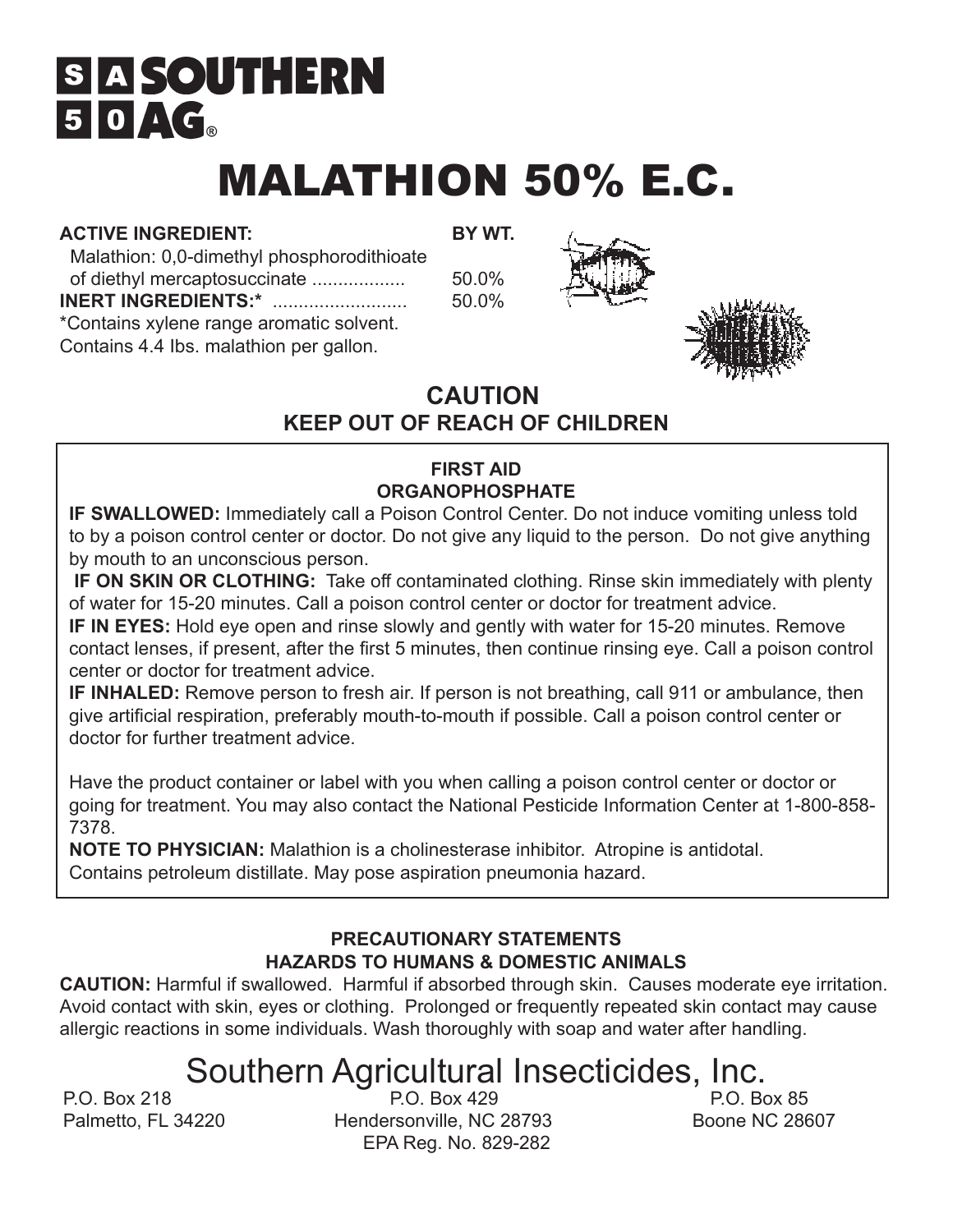#### **PERSONAL PROTECTIVE EQUIPMENT**

Some materials that are chemical-resistant to this product are barrier laminate or viton. If you want more options, follow the instructions for category G on an EPA chemical resistance category selection chart. Wear long sleeved shirt and long pants, shoes plus socks,and chemical resistant gloves.

#### **USER SAFETY REQUIREMENTS**

Follow manufacturer's instructions for cleaning/maintaining PPE. If no such instructions for washables exist, use detergent and hot water. Keep and wash PPE separately from other laundry. Discard clothing and other absorbent materials that have been drenched or heavily contaminated with this product's concentrate. Do not reuse them.

#### **USER SAFETY RECOMMENDATIONS**

Users should wash hands before eating, drinking, chewing gum, using tobacco, or using the toilet. Users should remove clothing/PPE immediately if pesticide gets inside. Then wash thoroughly and put on clean clothing. Users should remove PPE immediately after handling this product. Wash the outside of gloves before removing. As soon as possible, wash thoroughly and change into clean clothing.

#### **ENVIRONMENTAL HAZARDS**

To protect the environment, do not allow pesticide to enter or run off into storm drains, drainage ditches, gutters or surface waters. Applying this product in calm weather when rain is not predicted for the next 24 hours will help to ensure that wind or rain does not blow or wash pesticide off the treatment area. Rinsing application equipment over the treated area will help avoid run off to water bodies or drainage systems.

This pesticide is highly toxic to bees exposed to direct treatment on blooming crops or weeds. Do not apply this product or allow it to drift to blooming crops or weeds while bees are actively visiting the treatment area.

#### **PHYSICAL OR CHEMICAL HAZARDS**

Combustible: Do not use or store near heat or open flame.

#### **DIRECTIONS FOR USE**

It is a violation of Federal Law to use this product in a manner inconsistent with its labeling.

#### **PRECAUTIONS AND RESTRICTIONS**

- DO NOT APPLY THIS PRODUCT IN A WAY THAT WILL CONTACT ANY PERSON OR PET, EI-THER DIRECTLY OR THROUGH DRIFT.
- Do not allow people or pets to enter the treated area until sprays have dried.
- DO NOT APPLY THIS PRODUCT THROUGH ANY TYPE OF IRRIGATION SYSTEM.
- Do not use indoors.
- Make applications with a backpack or compressed air sprayer.

#### **OUTDOOR ORNAMENTALS**

For use on listed insects. Do not apply to Boston, Pteris or Maidenhair Ferns, Viburnum, Lantana, Crassula, Canaerti Junipers, Petunias, or small leaf Spirea since injury may result.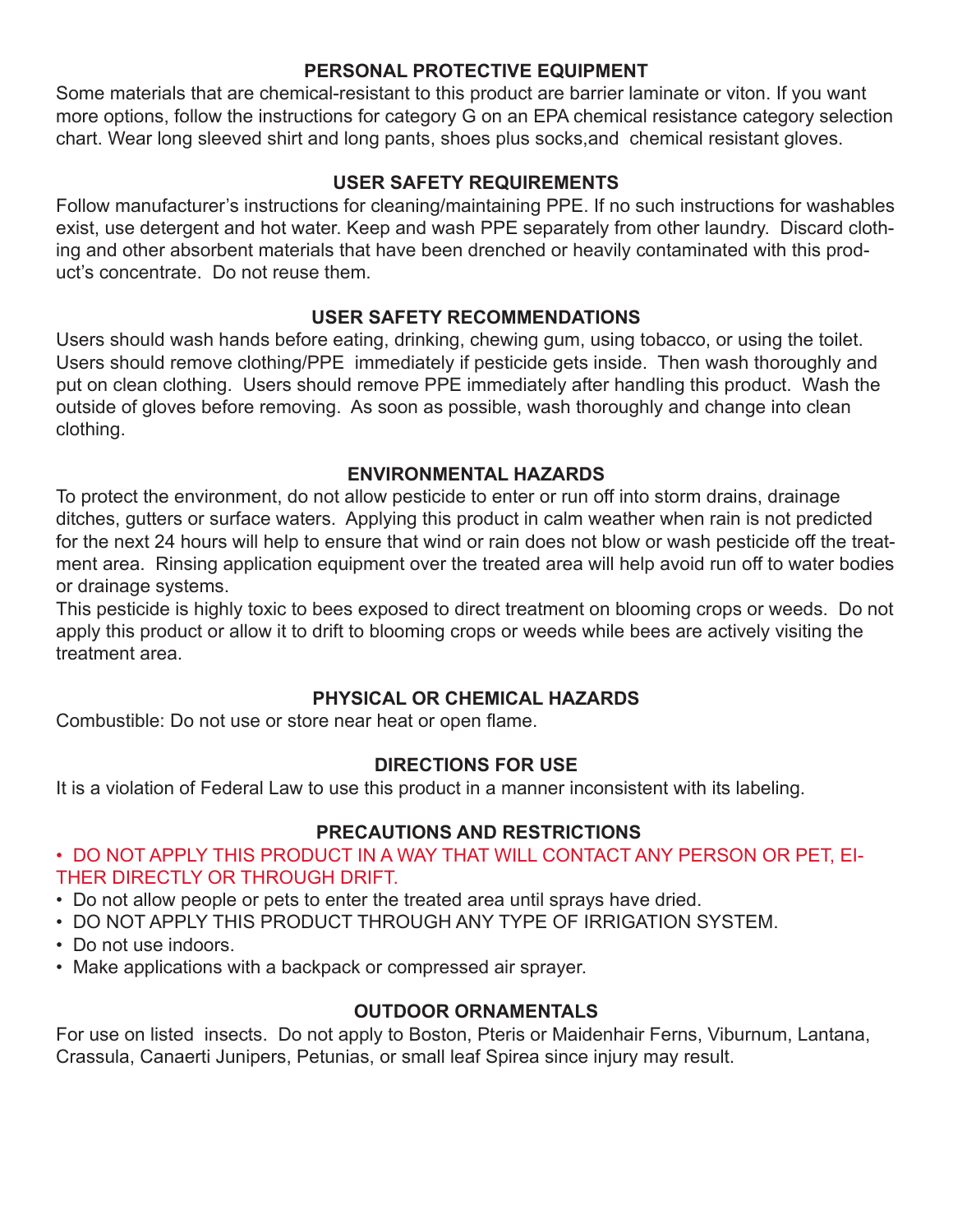| <b>Pest Controlled</b>                                                                                                                              | Rate/<br>1 Gallon<br>water | <b>Minimum</b><br><b>Retreatment</b><br><b>Interval</b> | <b>Reentry</b><br>Interval | <b>Maximum</b><br><b>Applications</b><br>per year | <b>Comments</b>                                          |
|-----------------------------------------------------------------------------------------------------------------------------------------------------|----------------------------|---------------------------------------------------------|----------------------------|---------------------------------------------------|----------------------------------------------------------|
| <b>Aphids, Spider Mites</b>                                                                                                                         | 1.5 teaspoons              | 10 davs                                                 | 12 hours                   | 6                                                 |                                                          |
| Bagworms, Birch Leaf<br>Miner. Boxwood Leaf Miner                                                                                                   | 2 teaspoons                | 10 days                                                 | 12 hours                   | 4                                                 |                                                          |
| <b>European Pine Shoot</b>                                                                                                                          | 1.5 teaspoons              | 10 days                                                 | 12 hours                   | 6                                                 |                                                          |
| Bagworms, Birch Leaf<br>Miner, Boxwood Leaf Miner                                                                                                   | 2 teaspoons                | 10 days                                                 | 12 hours                   | 4                                                 |                                                          |
| European Pine Shoot<br>Moth, Four-lined Leaf Bug,<br>Japanese Beetle Adult,<br>Potato Leafhopper, Rose<br>Leafhopper, Tarnished<br>Plant Bug Thrip. | 1.5 teaspoons              | 10 days                                                 | 12 hours                   | 6                                                 |                                                          |
| Lace Bug                                                                                                                                            | 1 teaspoons                | 10 davs                                                 | 12 hours                   | 8                                                 |                                                          |
| Mealybugs, Whiteflies                                                                                                                               | 1 teaspoons                | 10 davs                                                 | 12 hours                   | 6                                                 |                                                          |
| <b>Oak Kermes</b>                                                                                                                                   | 2 teaspoons                | 10 davs                                                 | 12 hours                   | 3                                                 |                                                          |
| <b>Tent Caterpillar</b>                                                                                                                             | 2 teaspoons                | 10 davs                                                 | 12 hours                   | 4                                                 |                                                          |
| <b>Oyster Shell Scale</b>                                                                                                                           | 1 teaspoons                | 10 davs                                                 | 12 hours                   | 8                                                 |                                                          |
| Euonymus Scale,<br><b>Scurfy Scale</b>                                                                                                              | 1.5 teaspoons              | 10 days                                                 | 12 hours                   | 6                                                 |                                                          |
| Azalea Scale, Magnolia<br>Scale. Pine Leaf Scale                                                                                                    | 2.25 teaspoons 10 days     |                                                         | 12 hours                   | 4                                                 |                                                          |
| Fletcher Scale, Florida Red<br>Scale, Juniper Scale                                                                                                 | 2 teaspoons                | 10 days                                                 | 12 hours                   | 4                                                 | Apply when scale<br>Crawlers have<br>settled on foliage. |
| <b>Black Scale Crawlers,</b><br>Soft Brown Scale                                                                                                    | 2.25 teaspoons 10 days     |                                                         | 12 hours                   | 3                                                 |                                                          |
| <b>Monterey Pine Scale</b>                                                                                                                          | 2.5 teaspoons              | 10 davs                                                 | 12 hours                   | 3                                                 |                                                          |
| <b>Pine Needle Scale</b>                                                                                                                            | 4 teaspoons                | 10 davs                                                 | 12 hours                   | $\overline{2}$                                    |                                                          |
| <b>Wax Scale</b>                                                                                                                                    | 4 teaspoons                | 10 days                                                 | 12 hours                   | $\overline{2}$                                    | Apply in spring when<br>crawlers are active.             |

#### **VEGETABLES**

Thoroughly spray plants particularly the undersides of leaves and the developing fruit. The retreatment interval is indicated by the number in ( ) following the crop. The number represents the minimum days between applications.

The REI is the Restricted Entry Interval. The number following REI represents the minimum hours between application and safe handling of the plants.

The following rates are mixed in 1 gallon of water. Use 1 gallon of the mixed spray per 500 sq. ft.

**CELERY:** (7) For Aphids, Spider Mites -Use 2 tsps. per gallon. REI is 24 hours. Do not make more than 3 applications per year. Do not apply within 7 days of harvest.

**CUCUMBER:** (7) For Aphids, Spider Mites -Use 2 tsps. per gallon REI is 24 hours. Do not make more than 3 applications per year. Do not apply within 1 day of harvest.

**SQUASH, summer:** (7) For Aphids, Spider Mites, Cucumber Beetle, Leaf Hopper - Use 2 tsps. per gallon. Do not apply unless plants are dry. REI is 24 hours. Do not make more than 5 applications per year. Do not apply within 1 day of harvest.

**SQUASH, winter:** (7 days) For Aphids, Spider Mites, Cucumber Beetle, Leaf Hopper - Do not apply unless plants are dry. Use 2 tsps. per gallon. REI is 12 hours. Do not make more than 3 applications per year. Do not apply within 1 day of harvest.

**CANTALOUPE:** (7) For Aphids, Spider Mites, Cucumber Beetle, Leaf Hopper - Use 2 tsps. per gallon. REI is 12 hours. Do not make more than 2 applications per year. Do not apply within 1 day of harvest. Do not apply unless plants are dry.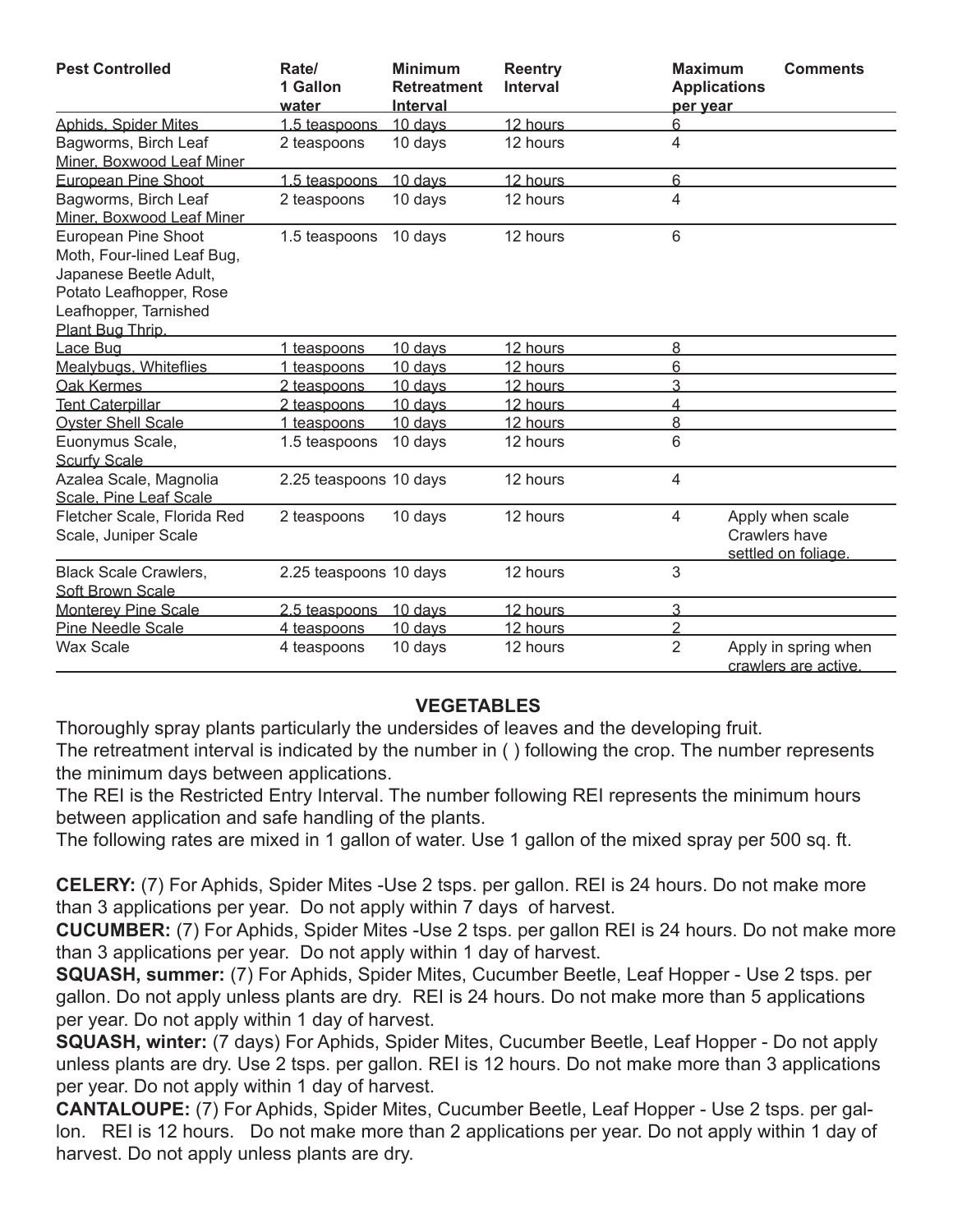**CABBAGE:** (7) For Aphids, Imported Cabbage Worm, Cabbage Looper, Leaf Hopper- Use 2 tsps. per gallon. Do not make more than 6 applications per year. REI is 48 hours. Do not apply within 7 days of harvest.

**BROCCOLI:** (7) For Aphids, Imported Cabbage Worm, Cabbage Looper, Leaf Hopper - Use 2 1/2 tsps. per gallon. Do make more than 2 applications per year. REI is 48 hours. Do not apply within 7 days of harvest.

**KALE:** (5) For Aphids, Imported Cabbage Worm, Cabbage Looper, Leaf Hopper- Use 2 tsps. per gallon. Do not make more than 3 applications per year. REI is 12 hours. Do not apply within 7 days of harvest.

**MUSTARD:** (5) For Aphids, Imported Cabbage Worm, Cabbage Looper, Leaf Hopper- Use 2 tsps. per gallon. REI is 12 hours. Do not make more than 3 applications per year. Do not apply within 7 days of harvest.

**TURNIPS:** (greens 5, roots 7) For Aphids, Imported Cabbage Worm, Cabbage Looper, Leaf Hopper - Use 2.5 tsps. per gallon. Do not make more than 3 applications per year. REI is 12 hours. Do not apply within 7 days of harvest.

 **HEAD LETTUCE:** (6) For Aphids, Imported Cabbage Worm, Cabbage Looper, Leaf Hopper - Use 2 tsps. per gallon. Do not make more than 3 applications per year. REI is 24 hours. Do not apply within 14 days of harvest.

**EGGPLANT:** (5) For Aphids, Spider Mites - Use 1 tsp. per gallon. Do not make more than 10 applications per year. REI is 12 hours. Do not apply within 3 days of harvest.

**ONIONS:** (7) For Thrips - Use 2 tsps. per gallon. Do not make more than 3 applications per year. REI is 12 hours. Do not apply within 3 days of harvest.

**PEPPERS:** (5) For Aphids - 1 tsp. per gallon. Do not make more than 4 applications per year. REI is 12 hours. Do not apply within 3 days of harvest.

**POTATOES:** (7) For Aphids, Leaf Hoppers, Mealybugs -Use 1 tsp. per gallon. Do not make more than 4 applications per year. REI is 12 hours. No waiting time till harvest.

**RADISHES:** (7) For Aphids - Use 2 tsps. per gallon. Do not make more than 3 applications per year. REI is 12 hours. Do not apply within 7 days of harvest.

**TOMATOES:** (5) For Aphids, Spider Mites -Use 2 tsps. per gallon. 1 day to harvest. Do not make more than 5 applications per year. REI is 12 hours. Do not apply within 7 days of harvest.

#### **FRUIT**

The retreatment interval is indicated by the number in ( ) following the crop. The number represents the minimum days between applications. The REI is the Restricted Entry Interval. The number following REI represents the minimum hours between application and safe handling of the plants. The following rates are mixed in 1 gallon of water. Use 1 gallon of the mixed spray per 500 sq. ft.

**GRAPES:** (14) For Leaf Hoppers, Spider Mites, Mealybugs - Use 2 tsps. per gallon. Do not make more than 3 applications per year. REI is 3 days for girdling and tying; 24 hrs for all other activities. Do not apply later than 3 days before harvesting. May cause injury to foliage. Check with local Agricultural Authorities.

**CHERRIES:** (14) For Black Cherry Aphids and Fruit Tree Leaf Rollers - Use 2 tsps. per gallon. Do not make more than 6 applications per year. REI is 12 hours. Thoroughly spray trees. Do not apply later than 3 days before harvest. May injure foliage.

**PEARS:** (7) To control Codling Moth, Fruit Tree Leaf Roller, Pear Psylla, Plum Curculio, and Red-Banded Leaf Roller - Use 2 tsps. per gallon. Do not make more than 2 applications per year. REI is 12 hours. Do not apply later than 1 day before harvest. May injure Bosc pears in the Northeast. **PEACHES:** (11 )For Spider Mites, Oriental Fruit Moth, and Plum Curculio - Use 2 tsps. per gallon. Do not make more than 7 applications per year. REI is 24 hours. Spray when damage is first seen or is anticipated. Do not apply later than 7 days before harvest.